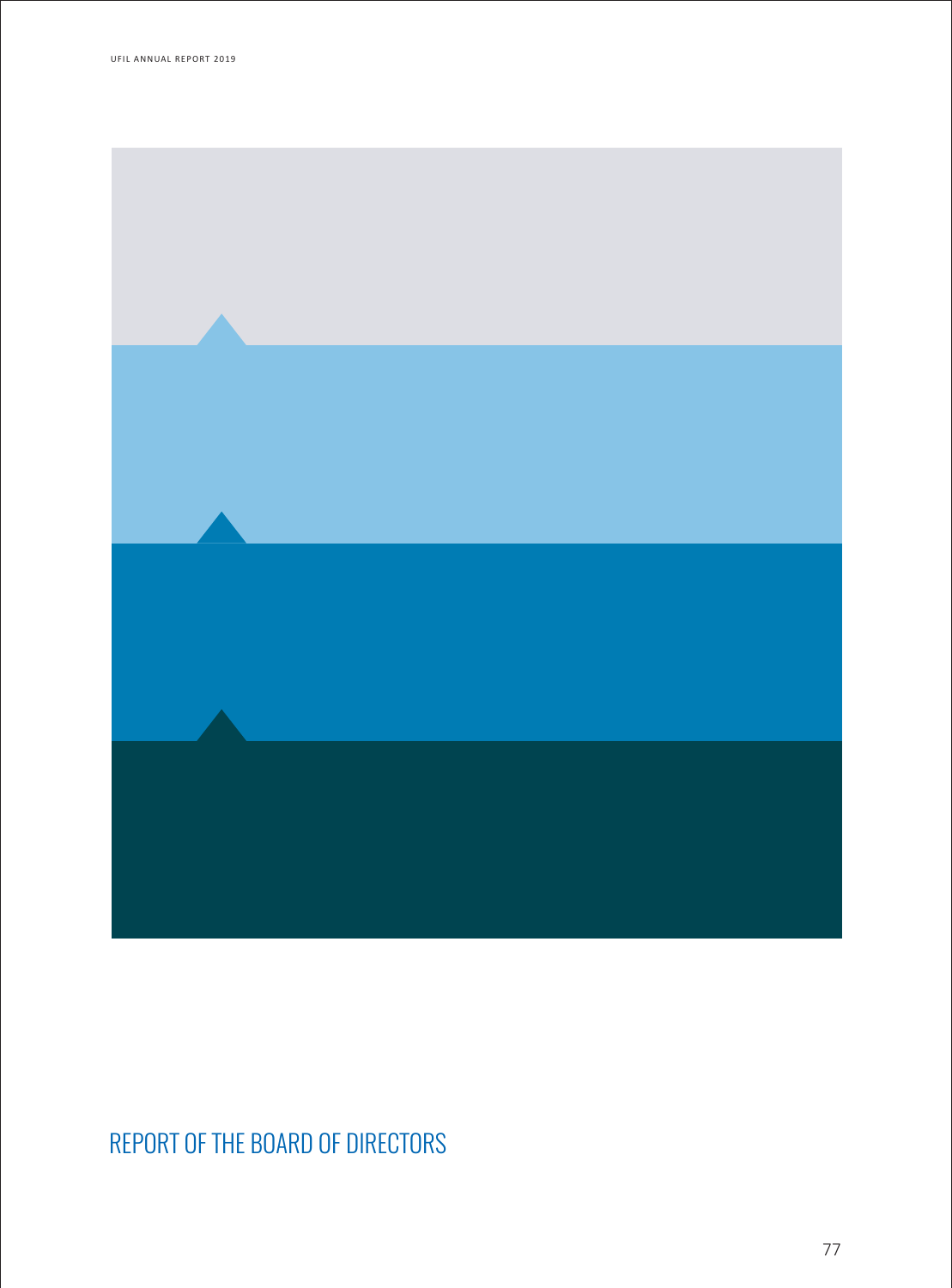#### Bismillahir Rahmanir Rahim

#### **Dear Shareholders**

# **Assalamu Alaikum**

I, on behalf of the Board of Directors of Uttara Finance and Investments Limited take this opportunity to extend a hearty welcome to all of you at the 25th Annual General Meeting of the Company. I also take this opportunity to present before you the 25th Annual Report of the Company along with the Financial Statements and Auditor's Report thereon for the year ended December 31, 2019 for your kind perusal.

# **Economic scenario worldwide**

The last decade has been punctuated by a series of broadbased economic crises and negative shocks, starting with the global financial crisis of 2008-2009, followed by the European sovereign debt crisis of 2010-2012 and the global commodity price realignments of 2014-2016. After the global financial crisis many of the high-income countries have been making desperate efforts to recover and emerging economies and the world economy is finally, after a long period, strengthening though the global economy is still struggling to gain momentum. Economic growth in recent years has fallen short of expectations in both advanced and emerging market economies. The global economic activity slowed notably in the second half of 2019 after strong growth in 2017 and 2018, reflecting a confluence of factors affecting major economies. As against economic growth rate 2.9 percent in the year 2019, the global economic growth was recorded 3.6 percent in the year 2018 which is the highest rate since 2011. During the last five years in many parts of the world, conditions have improved to support the significant investment necessary for delivering the goods and services a growing population needs though from the recorded growth report it is found that most of the largest emerging and developing economies have been slowing over the last five years. This kind of performance was mainly due to a continued deceleration of economic activity in emerging and developing economies amid weak commodity prices, global trade and capital flows.



Growth of the emerging markets and developing economies also has weakened. China is undergoing a carefully managed slowdown and leading the potential growth throughout the emerging and developing economies. Natural disaster, political and social unrest, dependence on developed countries, lack of infrastructure etc. are the barriers for developing countries to have the expected growth. Disappointing growth reflected in other developing, middle and low-income countries not only for weak external demand but also domestic policy tightening, political uncertainties and supply-side constraints.

The global economy recorded its lowest growth of the decade in 2019 as a result of protracted trade disputes and a slowdown in domestic investment. The year 2019 ended up having the slowest global economic expansion since the world financial crisis in 2008-2009 with growth trending down in virtually all major economies and slowing in all geographic areas. A significant number of countries are still suffering from the effects of the 2014-2016 commodity price downturn which has resulted in persistent output losses and setbacks in poverty reduction.

In the United States, the world's largest economy, GDP growth of 2.2 percent in 2018 slowed to 1.7 percent in 2019 and GDP in the EU also recorded 1.7 percent in 2019 against 2.3 percent of 2018. The manufacturing in the European Union will continue to be held back by global uncertainty. Despite significant headwinds the Emerging and developing Asia remains the world's fastest growing region and largest contributor to global growth. GDP in the region also slowed in 2019 to 5.5 percent and 6.3 percent of 2018. In China, the world's second largest economy and the region's powerhouse, grew 6.1 percent in 2019. The economic scenario of Africa, western Asia, Latin America and the Caribbean is clouded by relatively low commodity prices and protracted weaknesses in some large countries. GDP growth in Sub-Saharan Africa was down from 3.3 percent in 2018 to 3.1 percent in 2019.

Growth in major economies of European Union has shown divergent results. Most of the countries of European Union recorded lower growth than the last couple of years. Graduated countries are experiencing faster, more stable, growth. Half of the countries that attained middle-income status over this period from Sub-Saharan Africa and East Asia for new discoveries or intensified exploitation of metal and oil reserves and several other countries graduation followed the post recessions rebound, implementation of structural and political reforms.

Growth of low income countries remained robust in 2019 but macroeconomic imbalances are emerging in some countries. Activity in low-income countries has been supported by robust domestic demand, underpinned by investment, good harvests, and robust remittances. Low income countries are mainly small, heavily reliant on agriculture and remittances and also tend to have weak institutions. In low-income countries agriculture accounts for about 25 percent of GDP and in many cases, exports are dominated by agricultural commodities. Many low-income countries are also heavily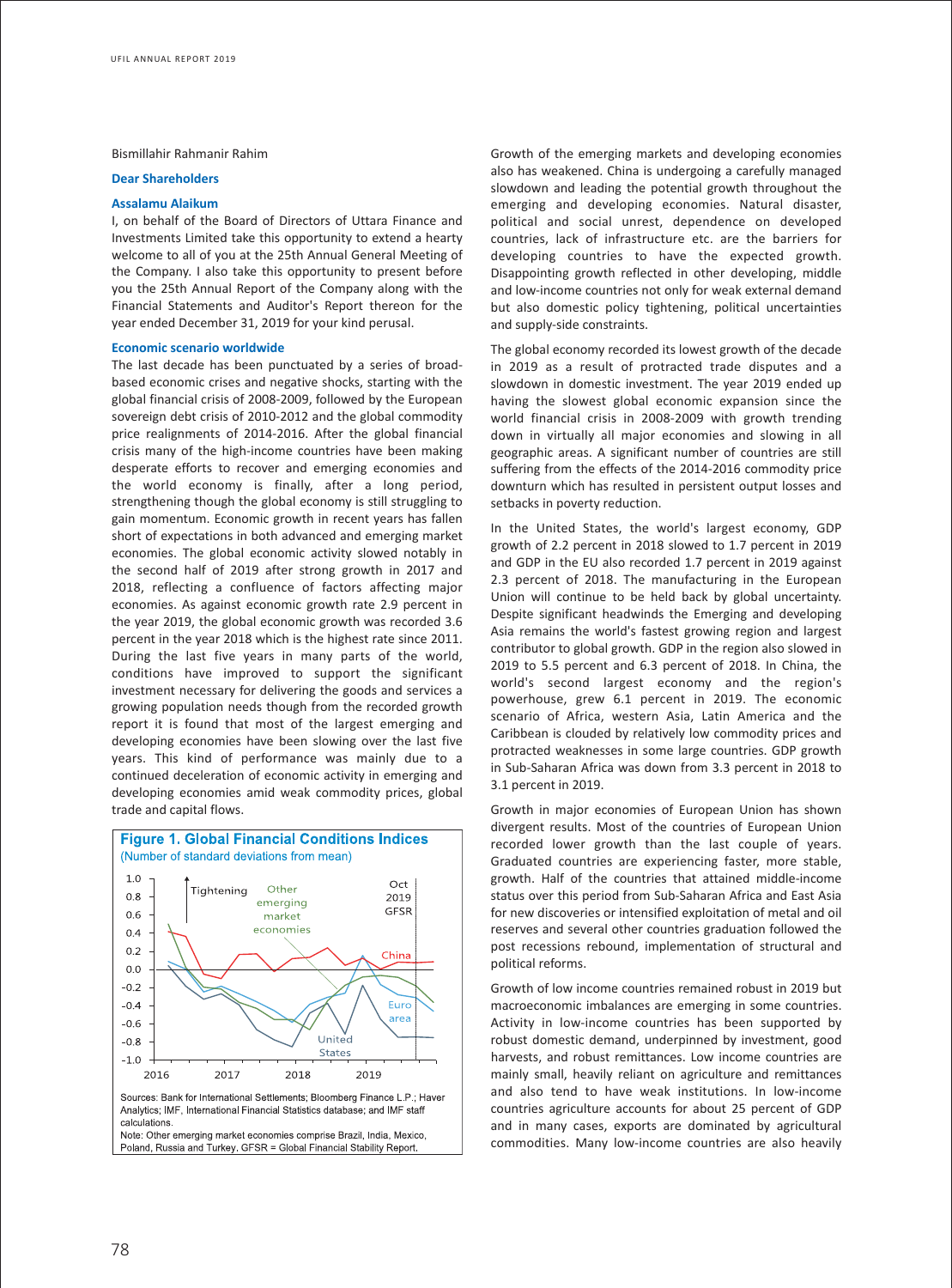dependent on remittances to support consumption and investment. On average, remittances accounted for almost 6 percent of GDP in low-income countries in 2019, much more than FDI. However, in contrast to middle-income countries, economic activity in low-income countries strengthened in 2019 on the back of rising public investment, significant expansion of service sectors, solid harvests, and substantial capital inflows.

## **World economy forecast**

As per report of the World Economic Outlook update of April 6, 2020 due to COVID-19 pandemic is inflicting high and rising human costs worldwide and the necessary protection measures are severely impacting economic activity, the global economy is projected to negative growth sharply by 3 percent in 2020, much worse than during the 2008-09 financial crisis. In a baseline scenario which assumes that the pandemic fades in the second half of 2020 and containment efforts can be gradually unwound the global economy is projected to grow by 5.8 percent in 2021 as economic activity normalizes, helped by policy support."

The global growth forecast for 2020 had already been revised downward in the last World Economic Outlook, partly because of the negative effects of tariff increases enacted in the United States and China earlier last year. The expected world economic growth rate for the year 2020 revised down against initial projection. Now the expected growth for the year 2020 is -3 percent whereas the earlier projection was 3.6 percent which is 6.6 3.5 percent below than the last projections before COVID-19 pandemic situation. The forecast, revised, have been down warded for 2020, reflects a more subdued outlook surprises all over the world. These developments have put further downward pressure on global interest rates, as monetary policy is now expected to remain accommodative for longer.

Year 2020 is going to be very crucial for the world economy. The increase in economic, political and institutional uncertainty and reduction in trade and financial flows between the UK and rest of the EU over the medium term is expected to have negative microeconomic consequences. A majority of business leaders plans for investment and hiring are being put on hold or scaled back since they think the COVID-19 pandemic is bad for them. Despite different tribulations World Economic Outlook of IMF in April 2020 issue is hopeful to record 5.8 percent growth of the world economy in the year 2021 compared to -3 percent in 2020. In advanced economies, a modest and uneven recovery is expected to continue, with a gradual further narrowing of output gaps. The picture for emerging market and developing economies is diverse but in many cases challenging. The slowdown and rebalancing of the world economy, lower commodity prices, and strains in some large emerging market economies will continue to weigh on growth prospects in 2020-2021. The projected pickup in growth in the next two years despite the ongoing slowdown in China primarily reflects forecasts of a gradual improvement of growth rates in countries currently in economic distress, notably Brazil, Russia, and some countries in the Middle East, though even this projected recovery in 2021 could be frustrated by new

shocks. The IMF projected on April 2020 that the global economy especially emerging and developing markets will pick up in 2021. The IMF report has also predicted that oil price will increase gradually. Advanced economies and Highincome countries are likely to see growth of 4.5 percent in 2021 on the back of gradually recovering labor markets, ebbing fiscal consolidation, and still-low financing costs. Despite very high negative growth - 6.1 percent projection for the year 2020 in most countries of advanced Economies aggregate GDP growth is projected 4.5 percent in 2021.

Growth in emerging market and developing economies is projected -1 percent in 2020 whereas 6.6 percent for 2021. In developing countries of Asia growth is projected to gradually accelerate and is expected to regain some momentum in 2021. The projected growth rate is averaging 8.5 percent but many of the factors underpinning the recent slowdown are expected to persist. In particular, the contribution of commodity exporters to global growth is expected to remain significantly lower than that observed during the commodity boom years. As the economy continues to rebalance, growth in China is expected to slow to 1.2 percent in 2020.

In April 2020 update of the IMF world Economic Outlook cites the projected growth pickup in Emerging Market and Development Economies as the primary factor behind the strengthening global outlook over 2021-2022. Global growth is also backed by a gradual normalization of conditions in large economies that are currently experiencing microeconomic strains.

Risks to this slow-moving global recovery are significant and tilted to the downside. Financial market volatility could sharply raise developing countries' borrowing costs, an unwelcome development after several years of heavy capital market issuance by some developing countries. Intensifying geopolitical tensions, bouts of volatility in commodity markets, or financial stress in a major emerging market could lead to a reassessment of risk assets. If the Euro Area or Japan slips into a prolonged period of stagnation or deflation, global trade could weaken even further. Although it is a lowprobability event given China's substantial policy buffers, a sharper decline in growth could trigger a disorderly unwinding of financial vulnerabilities and would have considerable implications for the global economy.





In spite of a lot of limitations and uncertainty in the global economy, the economy of Bangladesh, over the last ten years has been maintaining its Gross Domestic Product (GDP) average growth of nearly 6.5 percent. Growth pattern of last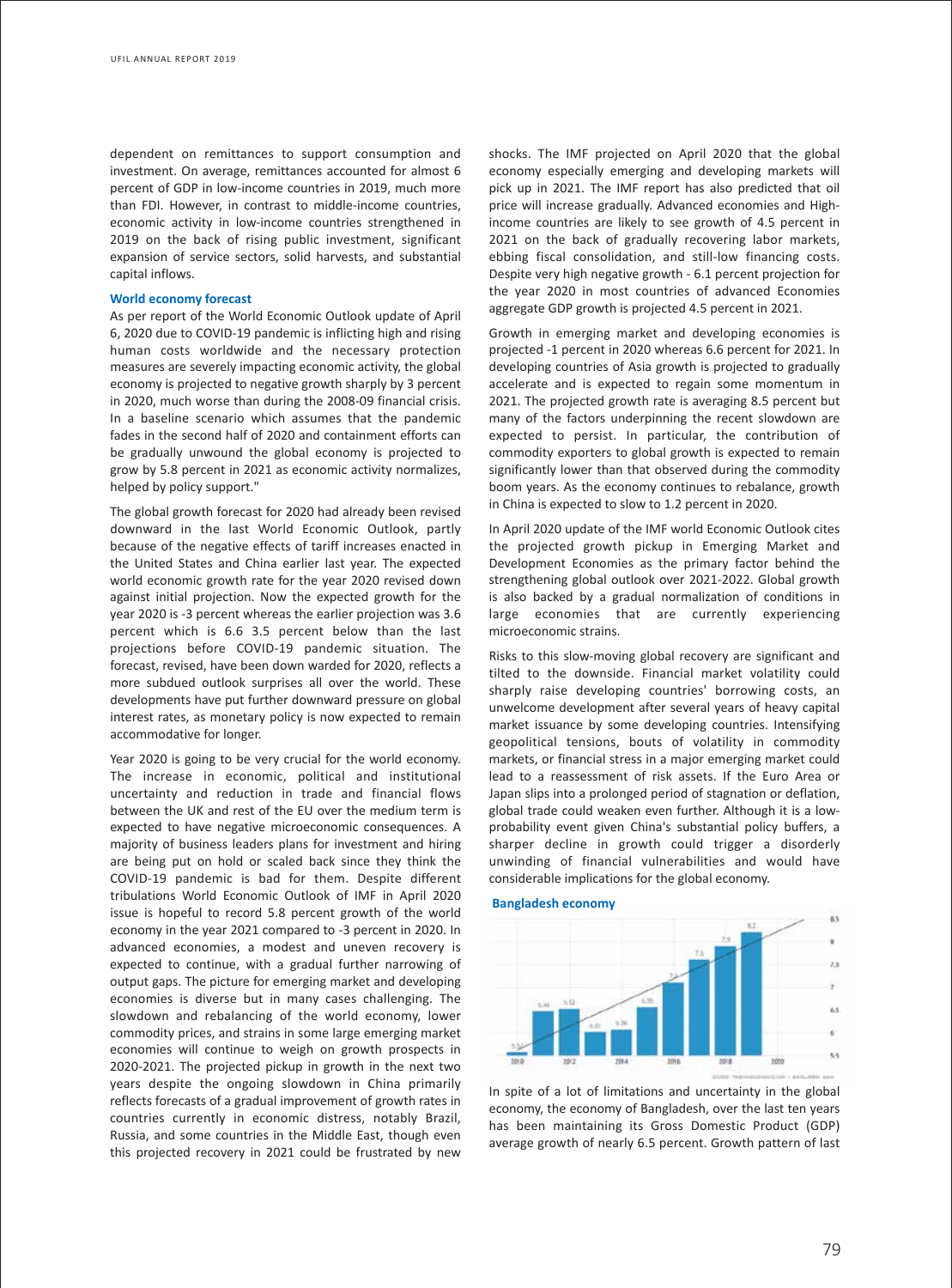one decade proves Bangladesh economy has been on a stable and positive growth path. In the year 2019 the GDP growth of the country recorded around 8.2 percent which was 7.9 percent in the fiscal year 2018 and last 4 years average is 7.75 percent. The government is expecting 8.2 percent growth again in the year 2020 though due to COVID situation the World Bank and Economic Intelligence Unit projected 1.6 percent growth whereas the International Monitory Find (IMF) projection is 3.8 percent and Asian Development Bank projection is 4.5 percent 2020 and 7.5 percent in the year 2021.



GDP Annual Growth Rate in Bangladesh is expected to reach 1.50 percent by the end of 2020, according to Trading Economics global macro models and analysts' expectations. In the long-term, the Bangladesh GDP Annual Growth Rate is projected to trend around 8.50 percent in 2021 and 7.50 percent in 2022, according to our econometric models.

The robust growth mainly propelled by service, industry and agriculture sectors activities. Service are the key sector of the economy as contributor and account for 52 percent of total GDP. The growth rate of service sector in 2019 is 6.8 percent which was 6.4 percent in the year 2018. Within services the most important segments are: wholesale retail and trade; transport, storage and communication and real estate, renting and business activities. The industry sector is second highest contributor of GDP accounts for almost 34 percent with manufacturing and construction being the most important. Contribution of agriculture and forestry and fishing is rest 14 percent. The industry sector is the growth leader of the country with 12.3 percent growth in 2019 against last year growth of 12.1 percent. The growth of apprehended up well because of brisk domestic demand, boosted by higher worker remittances, private sector wages, and public investment etc. Growth of agriculture sector for the year 2019 is 3.9 percent not up to the mark against last year growth 4.2 percent.

For having different advantage and 30 years of experience as per survey report of the McKinsey & Co., Bangladesh remains at the top of the list of apparel-sourcing markets. After Rana Plaza tragedy due to failure to comply with safety issues some factories were fully shut down and some are partly following inspection by Accord and Alliance. Besides the Generalized System of Preference (GSP) facility in USA still remains suspended due to lack of fulfillment of different conditions including workers safety and labor rights. For better future of this sector and to ensure the growth Bangladesh does not have any choice but to overcome. Despite the tragedies,

Bangladesh is still regarded as a popular sourcing destination with growth potential, forecasted by US Fashion Industry Association (USFIA). Bangladesh exports mainly Readymade Garments including knit wear and hosiery which is 80 percent of exports revenue.

| <b>Year/Month</b> | 2018-2019        |             | 2019-2020        |             |
|-------------------|------------------|-------------|------------------|-------------|
|                   | In million       | In billion  | In million       | In million  |
|                   | <b>US dollar</b> | <b>Taka</b> | <b>US dollar</b> | <b>Taka</b> |
| June              | 1,368.20         | 115.61      | 1,832.63         | 155.62      |
| May               | 1,748.16         | 147.71      | 1,504.60         | 127.82      |
| April             | 1,434.30         | 120.96      | 1,092.96         | 92.85       |
| March             | 1,458.68         | 122.83      | 1,276.26         | 108.42      |
| February          | 1,317.73         | 110.74      | 1,452.20         | 123.36      |
| January           | 1,597.21         | 134.07      | 1,638.43         | 139.10      |
| December          | 1,206.91         | 101.26      | 1,691.68         | 143.62      |
| November          | 1,180.44         | 99.01       | 1,555.23         | 131.85      |
| October           | 1,239.11         | 103.86      | 1,641.67         | 139.00      |
| September         | 1,139.66         | 95.45       | 1,476.91         | 124.80      |
| August            | 1,411.05         | 118.18      | 1,444.75         | 122.08      |
| July              | 1.318.18         | 110.39      | 1.597.69         | 135.00      |

According to Bangladesh Bank statistics during the first eleven months of current fiscal the country's workers remittance inflow has witnessed record USD 18,193.66 million in FY 19- 20 against USD 16,419.63 million in FY 18-19. The remittance was USD 14,981.69 million in FY 17-18. Bangladesh was the third highest recipient of remittances in South Asia in 2019, after India and Pakistan, and the 11th highest recipient globally. Nearly 10 million Bangladeshis are working in foreign countries. Most of them are in Gulf countries, Western countries, and some Southeast Asian countries like Malaysia. Major part of Bangladeshis remittances came from the Middle East countries. During FY 18-19, the highest remittances came from Saudi Arabia followed by United Arab Emirates (UAE). Other major contributors are United States of America (USA), Kuwait, Malaysia, United Kingdom & Oman. Almost 75 percent of remittance come from these countries and 25 percent of total remittances over the same period from rest of the world. Devaluation of several foreign currencies including Pound and EURO contributed to the fall of remittances and unrest in the Middle East and legal status problems of the migrant workers in Gulf countries has lead to cut off income of migrant workers. Illegal channel of sending money in home like 'HUNDI' is also a major cause for showing the said decline of remittance. Many of our friendly countries like Saudi Arabia, Kuwait, UAE, Qatar, Bahrain, Oman Libya and Malaysia considered as traditional destinations to Bangladeshi workers.

Though there have been several negative activities of foreign currency earnings the foreign exchange reserves of Bangladesh Bank reached to record USD 36,140 million at the end of June 2020. The RMG industry and remittances from overseas workers are the two biggest contributors to Bangladesh's foreign exchange reserve. External sector performance has improved markedly with strong external current account position and much larger capital and financial account inflows, leading to a rapid reserve buildup. This positive and welcoming development however has happened in an environment when Bangladesh is passing through a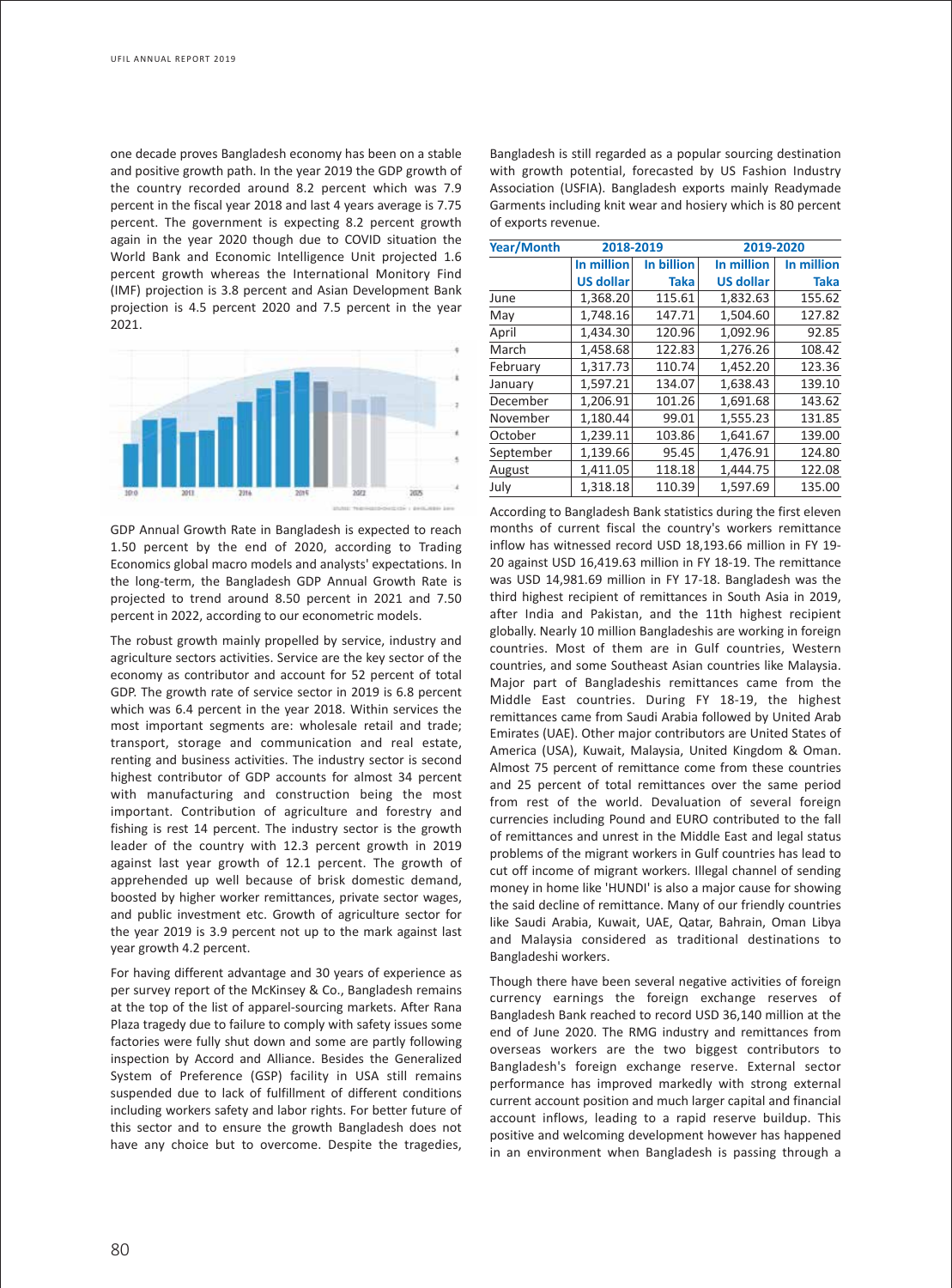challenging time though some analyst opined it as weakness of the economy to use available resources for domestic investment.

Agriculture and food sectors are expected to be nearly selfsufficient. Due to gas and power price hike several times in the past years the gas and power based sector was affected seriously though the rental power policy and power import from India has increased the power supply significantly to the national grid but yet to match with the ever-increasing demand of the country. Gas and power price hike affected agriculture and other social sectors and hurt marginalized individuals through hikes in prices of essential products.

Reducing poverty by controlling inflation and creating employment opportunity is the main challenge of Bangladesh Government. The unemployment rate of the country at the end of 2019 was 4.0 percent. Average unemployment rate is 3.85 percent from 1991 until 2017, reaching an all-time high of 5.10 percent in 1997 and a record low of 2.20 percent in 1991. Manufacture and export of RMG sectors employs nearly 4 million workers. Due to outbreak of the COVID-19 pandemic it is estimated that out of this 1 million workers are already unemployed. People have already limited their discretionary spending. Exporters in Bangladesh are now not getting their payments on time. Buyers are cancelling or modifying orders. As a result of this, industry owners are finding it difficult to pay salaries to workers. Laid-off workers are returning to villages, creating additional problems in the rural economy. The unemployment of these workers and the shutdown will create further problems in the realm of food security.

| <b>Rate of Inflation</b> | <b>May 2020</b> | <b>May 2019</b> |
|--------------------------|-----------------|-----------------|
| Point to point           | 5.35%           | 5.63%           |
| <b>Monthly Average</b>   | $5.61\%$        | 5.48%           |

Creation of employment opportunity is the first priority of the Government to reduce poverty and poverty reduction strategy paper - II outlined that SME is a vital element of the Strategic Block for pro-poor growth and as underlying in the seventh five year plan 2016 - 2020, Bangladesh Bank has given high importance to channeling funds to this sector to gear up the pace of pro poor growth rate. The Government of Bangladesh has been making outlines of the strategies to achieve a healthy economic growth. Experts from different segments of the society opined that besides SME development, labor intensive industrialization is the only way to achieve higher GDP growth. Infrastructural facility, electricity and gas supply are not sufficient and therefore investment in the productive sectors has come to a standstill for which growth of this sector is not satisfactory.

To arrest the impact of the pandemic which likely to be greater on Bangladesh, the government has come out with a massive stimulus package to check the impact of the pandemic. The stimulus package to the tune of BDT 727 billion was announced by Bangladesh Prime Minister Sheikh Hasina on April 5. The government initially declared BDT 50 billion emergency incentive package to support the exportoriented industry. Further packages were announced aimed at affected industries. The total stimulus package is worth

nearly 2.52 percent of GDP. Exports of RMG and the return of migrant workers to their host countries will depend on how quickly the situation improves in the world. As of now it is feared that the impact of the pandemic on the Bangladeshi economy will be enormous. The stimulus package announced by the Bangladesh government is impressive but it remains to be seen how effective it will be given the culture of embezzlement and previous tendencies to grant loans to cronies and politically connected people.

# **Capital market of Bangladesh**

After 2010 the position of stock markets has been deteriorated day by day and yet to get the momentum. The regulatory bodies, Stock Exchanges, all investors, Merchant Bankers, Brokers and share market related other concerns experienced biggest ever fall of share prices. Though a lot of reform works and different measures have been taken by the government and regulatory bodies already appeared as ineffective in the last ten years and the capital market has lost its inherent strength due to negative equity created from margin loan after fall of value of securities. Investors of the market have lost major part of their investment and in some cases the last penny. Experts opined that poor involvement of banks, FIs and their Merchant Banks for exposure barrier by Bangladesh Bank, inactivity of other large institutional investors, lack of confidence of individual investors, unstable money market, higher interest rate on deposit, fall of foreign investment, absence of justice of different cases and last but not the lack of coordination of different regulatory bodies are the reason of failure to boost up the markets. Investors who have sold out their stocks in the very early stage of market crash and capable to re-invest in the share market are now very choosy to invest further. Those who have been involved in share market during last 8 years have lost their confidence to a great extent.



Different bodies of stock market are trying their level best to make the market attractive and also to recover the confidence of the investors. Investors, who are still active in the market after suffering huge loss, now are very careful to act in the market and careful about issuer's fundamentals. Investors want to earn profit within the shortest possible time and therefore most of them run after rumor and fall in the trap of gamblers. Besides Initial Public Offering (IPO) and Right Issue are main two tonics to attract new and as well as old investors in the market. But issuer companies did not show interest as they fear that they would not get expected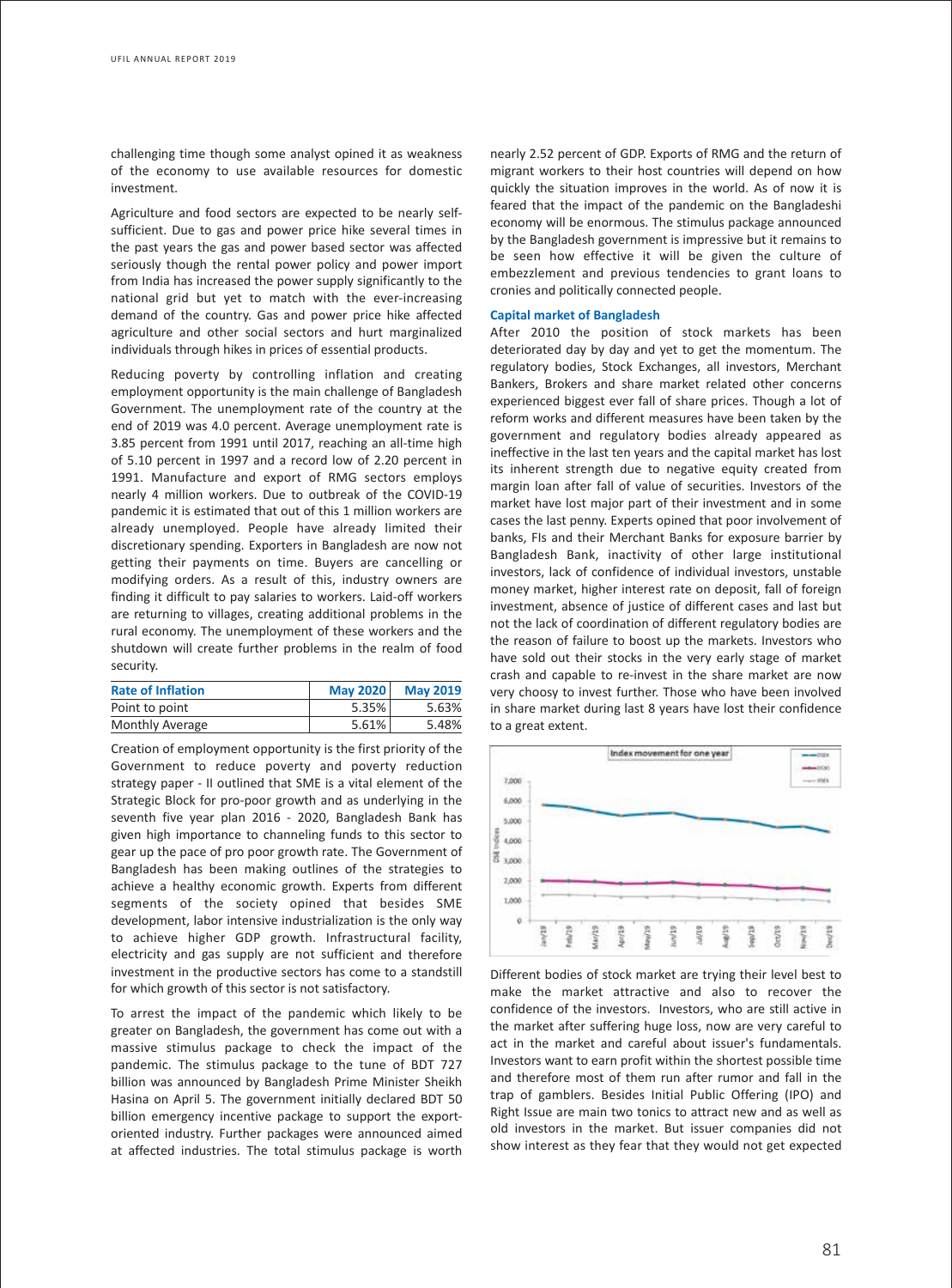price. At the end of the year 2019 total number of listed securities is 589 against 578 of 2018. Experts and Merchant Bankers opined that the number of issue could have been higher if the market remained stable.



Different bodies of stock market are trying their level best to make the market attractive and also to recover the confidence of the investors. Investors, who are still active in the market after suffering huge loss, now are very careful to act in the market and careful about issuer's fundamentals. Investors want to earn profit within the shortest possible time and therefore most of them run after rumor and fall in the trap of gamblers. Besides Initial Public Offering (IPO) and Right Issue are main two tonics to attract new and as well as old investors in the market. But issuer companies did not show interest as they fear that they would not get expected price. At the end of the year 2019 total number of listed securities is 589 against 578 of 2018. Experts and Merchant Bankers opined that the number of issue could have been higher if the market remained stable.

After collapse of stock market, issue of reform measures of stock exchanges comes to the fore front. Revised index has started in the main bourses at the beginning of 2013. Taking into consideration the global trend, demutualization of both the exchanges have already been made like most of the stock exchanges in the developed and developing countries. Demutualization ensures the operational transparency and enhances investor's confidence regarding fair trading but is not the ultimate remedy of all problems of the market. Surveillance Software has been procured and installed by Bangladesh Securities and Exchange Commission (BSEC) to identify the transaction manipulation. Effective financial safeguards like corporate governance, adoption of International Financial Reporting Standards (IFRS), special tribunal for the market, political stability, lower rate of bank interest, active participation of institutional investors like different banks, mutual funds, merchant banks, insurance companies and some brokerage houses may pull the market to improve the confidence of the small investors to inject further fund into the market. Mutual funds which is only

securities to invest should prove itself as a dependable place of managing funds of the small investors.

The stock market of Bangladesh is a frontier in the global prospective and long way to go to attain the international standards. Bangladesh Securities and Exchange Commission is yet to be made truly independent. This regulatory body should have certified Chartered Accountants for analysis of different financial statements. The main two share markets should take more training programs even through electronic media for the grass root investors who do not have enough knowledge but active in the market to invest blindly without knowing the fact and giving importance to rumor and put their feet into the manipulators trap. For correct decision investors should have knowledge about different common items like price index, market capitalization, sectors, face value of shares, EPS, PE ratio, NAV, prospected growth, industry average, risk of the market, impact of cash dividend, stock dividend, right shares etc. The role of Bangladesh Bank is equally important who should ensure sustainability of a sound banking system inside the money market and strengthening its coordination with the stock market regulator.

# **The Industry**

Non-Banking Financial Institutions (NBFIs) are formed and supervised by Bangladesh Bank under the Financial Institution Act, 1993. At present, the minimum paid up capital for NBFIs is Taka 1.0 billion as per the Financial Institution Regulation, 1994. The business activities of NBFIs' are appeared as narrow in comparison with Commercial Banks operating in Bangladesh. By financing to various sectors like manufacturing and service industries, trade, housing, transport, information and communication technology and capital markets the NBFIs are playing very vital role in the economy of Bangladesh. This sector consists of specialized financing companies, leasing companies, investment companies, merchant banks, etc. upto end of December 2019 there are 34 NBFIs operating their business in the country of which 3 are fully government owned, 19 were initiated by private domestic initiative and 12 were initiated by joint venture initiative foreign participation. NBFIs are operating with 276 branches throughout the country.



Source: Department of Financial Institutions and Markets, Bangladesh Bank.

As per Bangladesh Bank data the cumulative Asset of NBFIs at the end of 2019 is BDT 871.5 billion which was BDT 851.91 billion at the end of 2018 means increased by 2.3 percent in last one year. Major portion of investment of NBFIs are mainly in the form of term loan. The shares of loan and lease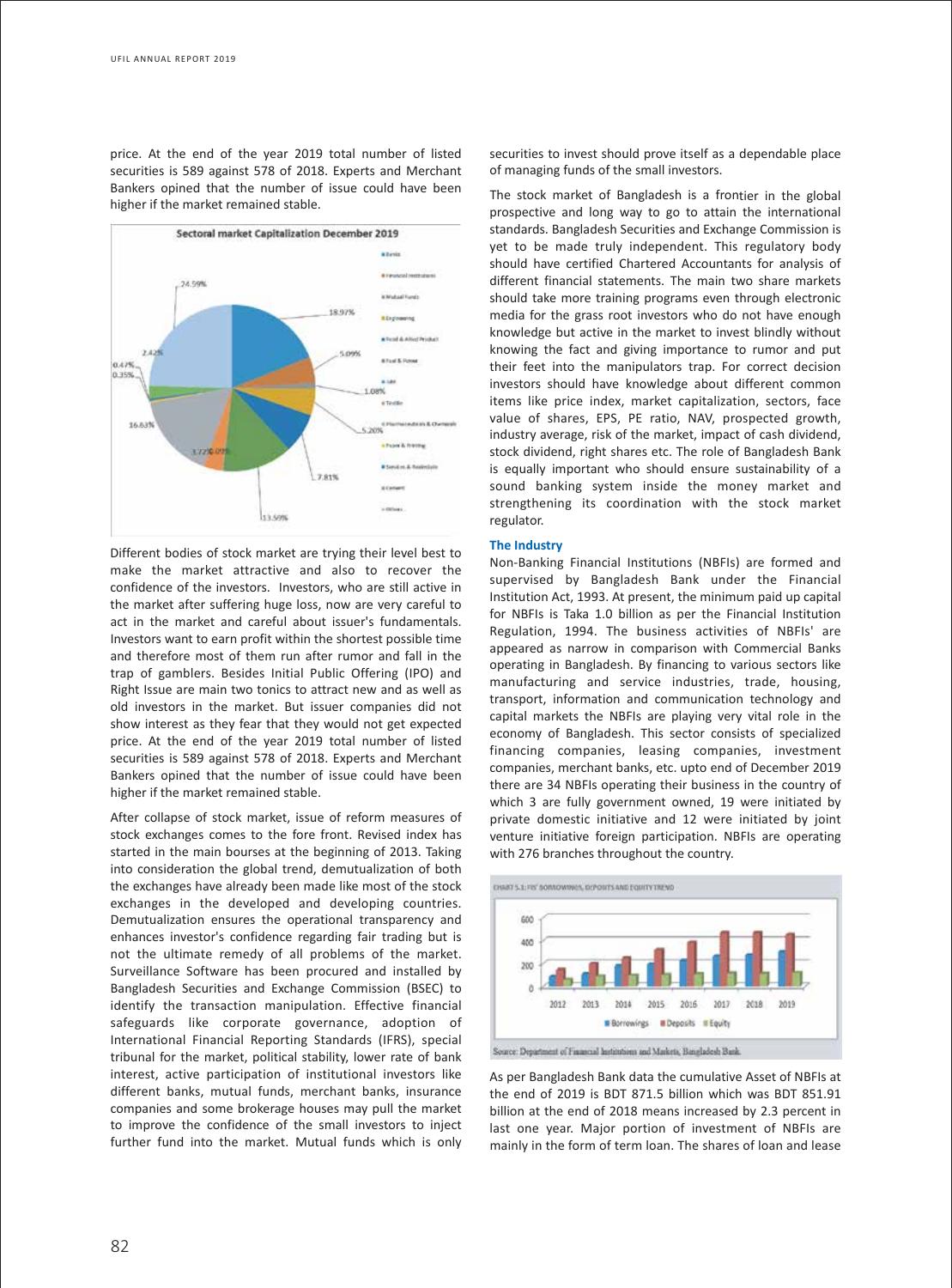of NBFIs was 77.2 percent at the year end of 2019. Investments of NBFIs in different sectors of the economy shows that industrial sector is the leading sector at the end of June 2019 which is 46.5 percent of total investment followed by real estate 19.3 percent, trade and commerce 13.9 percent, merchant banking 3.4 percent, agriculture 2.3 percent, margin loan 2.3 percent and others 12.3 percent. On the other hand total deposits of the NBFIs in at the end of June 2019 is BDT 458.1 billion which was BDT 480.1 billion of at the end of December 2018 whereas the aggregate liability of the industry is BDT 751.8 billion at the end of June 2019 which was BDT 762.0 billion at the end of 2018 whereas the equity was 122.5 billion and 111.9 billion respectively at the end of June 2019 and December 2018. The ROE of this sector is 2.0 percent whereas the ROA is 0.3 percent as on 30 June 2019.



Rating on the basis of six crucial dimensions namely capital adequacy, asset quality, management efficiency, earnings, liquidity and sensitivity to market risk known as CAMELS rating is the main basis of evaluation the performance of NBFIs. Out of 34 NBFIs, no one was evaluated as "1 or Strong", 14 were "2 or Satisfactory", 10 were "3 or Fair", 7 were "4 or Marginal" and 1 were "5 or Unsatisfactory". Out of 34 NBFIs 1 yet to come under evaluation and another one is under liquidation process.

As reported in Bangladesh Bank Annual Report 2019, nonperforming loan of the industry is used to judge the asset quality have increased to BDT 80.4 billion at the end of June 2019 which is 35.81 percent higher than BDT 59.2 billion of December 2018. The NPL as on 30 June 2019 is 11.9 percent of total loan and lease which was 9.2 percent at the end of the year 2018.

#### **Industry outlook for 2020**

All of the non-banking financial institutions of Bangladesh have passed a very challenging year along with other related industries of Bangladesh due to interest rate volatility, less investment opportunity, poor infrastructure, fall in stock prices, etc.

Besides state owned and private banks, Non-Banking Financial Institutions of Bangladesh are now one of the major financial intermediaries and have been playing very vital role as one of the key segments of the financial system of the Country through investment in different sectors by financing and leasing activities to ensure economic development.

Bangladesh Bank, the Central Bank of Bangladesh, is the prime authority of monetary policy might continue with tight credit policy to control the inflation. The revenue collection of

current fiscal is not up to the mark. To meet up with development expenditures if the government borrowed more from different commercial banks, the stability of money market is likely to be uncertain thus interest rate in the money market is likely to be increased and the economy may see a slowdown in terms of business activity. The nonbanking financial institutions have to face more challenges to maintain their growth and recover investments in the coming days.

## **Principal activities of the company**

Principal activities of the Company is to extend credit facility for the industrial development of the country through operating lease, finance lease, sale and lease back, term finance, documentary credit, bridge finance, syndicated finance, working capital finance, SME, auto loan etc. The Company through its merchant banking unit provides different services like underwriting, portfolio management, issue management, asset management, corporate advisory service and also provides margin loan through investors' account. To encourage the savings behavior and also to help form capital of the nation the Company is offering term deposit with attractive interest rate and different flexible features. Shareholders may kindly note that there were no significant changes in the nature of principal activities of the Company and the group during the financial year under review.

Taking into consideration all of the above factors, Uttara Finance and Investments Limited has prepared its business plan for the year 2020. The Management of the Company has been making all out efforts to achieve the business target.

## **Operational performance of Uttara Finance**

In the year 2019 the achievement of Uttara Finance and Investments Limited was remarkable. By the grace of the Almighty Allah and by maintaining a prudent operating policy the company has maintained a steady growth in all of the growth indicators. During the year of reporting the business growth was substantially higher over the figures of 2018. Business contract processed in 2019 is BDT 26,403.37 million against disbursement targets of BDT 26,000.00 million and disbursement has been made for BDT 26,343.87 million. Disbursement of 2019 is 10.85% percent higher than the disbursement of 2018 of BDT 23,642.12 million. In the year 2019 Uttara Finance has achieved net profit growth of 14.33 percent. This trend is likely to be maintained in spite of difficulties presently faced in the leasing and finance sectors and InshaAllah the shareholders will be presented a good result at the end of the year. The business achievement in 2018 are as given below:

|                                 | Amount in million |           |  |
|---------------------------------|-------------------|-----------|--|
|                                 | 2019              | 2018      |  |
| <b>Business Performances</b>    |                   |           |  |
| <b>Contract Processed</b>       | 26,403.37         | 24,521.50 |  |
| Contract disbursed              | 26,343.87         | 23,642.12 |  |
| <b>Financial performances</b>   |                   |           |  |
| <b>Operational Revenues</b>     | 4,607.01          | 5,012.13  |  |
| Profit before provision and Tax | 1,962.53          | 2,397.67  |  |
| Net profit after tax            | 1,183.22          | 1,034.95  |  |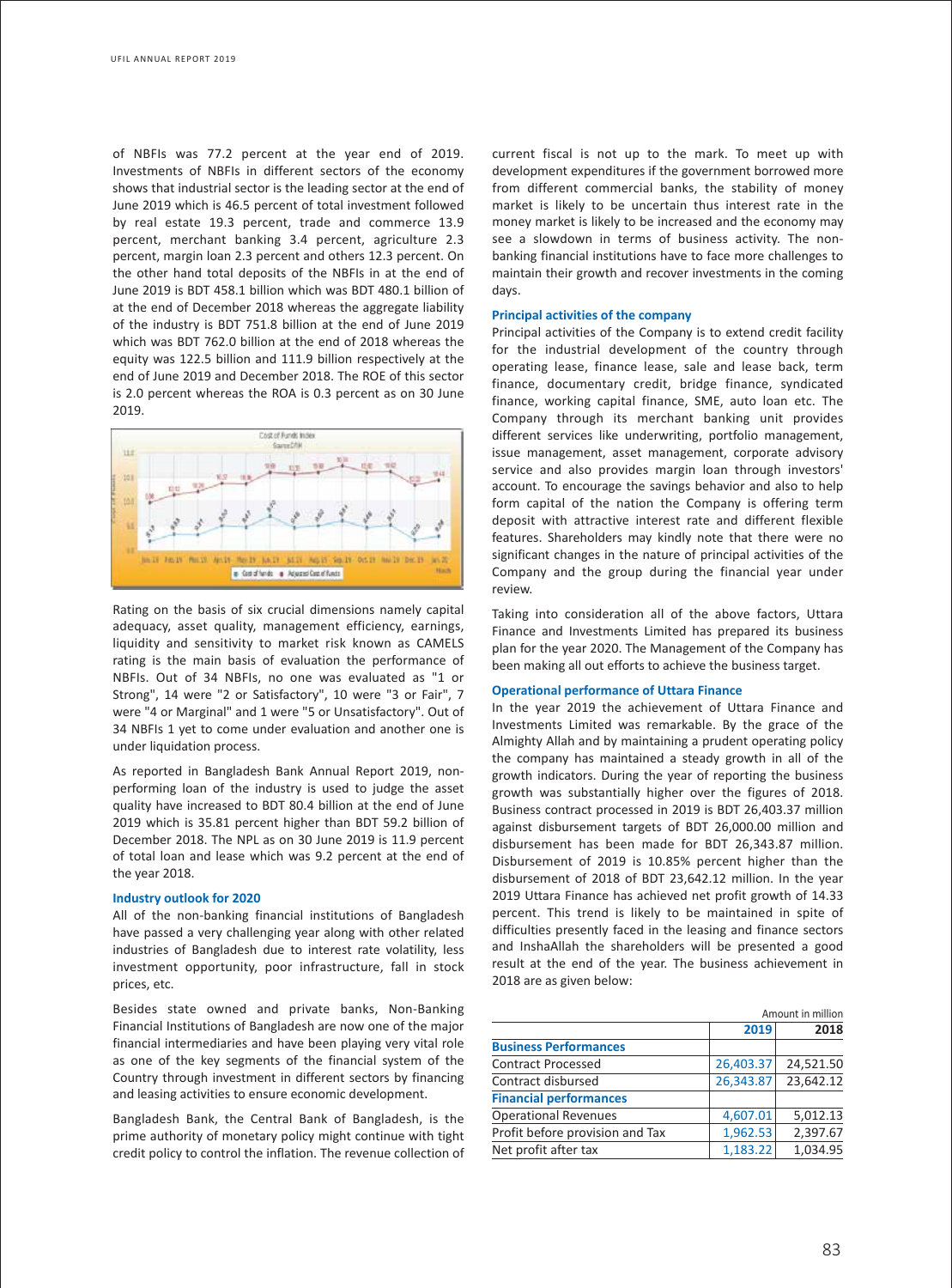|                               |           | Amount in million |
|-------------------------------|-----------|-------------------|
|                               | 2019      | 2018              |
| Profit from general operation | 1,721.12  | 2,154.59          |
| Profit from MBU               | 241.41    | 243.08            |
| Fixed assets                  | 112.69    | 109.69            |
| Investment in lease           | 18,037.79 | 19,566.92         |
| Investment in term finance    | 12,564.02 | 13,994.81         |
| Investment in margin loan     | 5,971.96  | 2,360.70          |
| Investment in shares          | 2,210.84  | 1,545.15          |
| Shareholder's equity          | 7,820.37  | 6,887.60          |

The Management ensured that a healthy balance was maintained in manufacturing, power generation, agriculture, information technology, import substitution industries, small and medium enterprises, export oriented industries and the real estate sectors. In the process, the company could diversify to a number of sectors essential for national growth.

The core business of Uttara Finance and Investments Limited is lease finance. Beside lease finance the Company also extends term finance facility and margin loan to its clients. The Board of Directors from the very inception of the Company had given their effort to invest in the core business of the Company and the Management is trying its level best to ensure quality investment. Company's total investment details as on 31 December of 2019 and 2018 are given hereunder:

# **INVESTMENTS PORTFOLIO**

| Figures in Million Taka   |                  |       |               |        |
|---------------------------|------------------|-------|---------------|--------|
|                           | 2019             |       |               |        |
| <b>Head of investment</b> | <b>Amount</b>    | %     | <b>Amount</b> | %      |
| Lease Finance             | 18,037.79        | 46.51 | 19,566.92     | 52.22  |
| <b>Term Finance</b>       | 11,743.74        | 30.28 | 12,702.34     | 33.90  |
| <b>Housing Finance</b>    | 820.29           | 2.11  | 1,292.47      | 3.45   |
| Margin Loan               | 5,971.96         | 15.40 | 2,360.70      | 6.30   |
| <b>Shares</b>             | 2,210.84         | 5.70  | 1,545.15      | 4.12   |
| <b>Total</b>              | 38,784.62 100.00 |       | 37,467.58     | 100.00 |

A detailed financial performances analysis report for the year 2019 is given in the page no. 27 to 33

## **Branch operation**

For ensuring greater participation in the economy as well as financial sector, the Company has been expanding its operational network by opening new branches. During the year of reporting Uttara Finance has made its business through three of its branches located in Chittagong, Bogura and Gulshan besides its two corporate offices located one in Dilkusha and another in Tejgaon area of Dhaka. All the branches of Uttara Finance and Investments Limited have made good profit in the year 2019. The Company has the plan to open more branches in the coming days.

### **Information technology**

To ensure the best and quality service to its customer, generate and deliver instant error free report for internal and external use Uttara Finance and Investments Limited has been using integrated software which is exclusively designed and developed for non-banking financial institutions. For smooth IT operations the Company established a strong IT department headed by a Chartered Accountant as

Department Head consisting of qualified professional personnel. IT Personnel are involved with development of software, database integration and migration, hardware procurement, installation and maintenance, network infrastructure development to ensure trouble free links, troubleshooting of different network, pc devices etc. Besides IT department is also responsible for backup of data, backup power, antivirus, terminal server, new branches connectivity and internet connections.

#### **Financial result**

The accounts for the year ended 31 December 2019 have been audited by M/S. S. F. Ahmed & Co., Chartered Accountants, a renowned audit firm, for the year. After thorough scrutiny of all books of accounts and systems they have compiled and certified the figures. The Board states that;

- a) The Financial Statements prepared by the Management of the Company are fairly presented its state of affairs, the result of its operations, cash flows and changes of equity.
- b) Proper Books of Accounts have been maintained.
- c) Appropriate accounting policies have been consistently applied in preparation of the financial statements and that the accounting estimates have also been made based on reasonable and prudent judgment.
- d) International Accounting Standards (IAS) and/or International Financial Reporting Standards (IFRS), as applicable in Bangladesh has been followed in preparation of the financial statements and any departure there form has been adequately disclosed.
- e) Effectively implemented and monitored internal control system is sound.
- f) Subject to appliance of various measures regarding going concern the Board has no doubt about the ability of the company to continue its operation in foreseeable future.
- g) There is no significant deviation in operating results in comparison with last years.
- h) Interest of minority shareholders have been protected from direct and indirect abusive actions by the controlling shareholders.

As per the audited Financial Statements for the year ended 31 December 2019 the gross profit and net profit margin of the Company is 48.32 percent and 25.38 percent which were 52.10 percent and 20.54 percent respectively in the year 2018.

The year end results of 2019 with comparative figures of 2018 are as under:

|                                 | 2019          | 2018          |
|---------------------------------|---------------|---------------|
|                                 | <b>Taka</b>   | Taka          |
| <b>Operational Revenues</b>     | 4,607,008,449 | 5,012,134,520 |
| Interest expenses               | 2,409,140,208 | 2,413,455,672 |
| Gross profit                    | 2,252,735,823 | 2,624,589,447 |
| <b>Operational Expenses</b>     | 290,204,911   | 226,921,574   |
| Non Operational income          | 54,867,582    | 25,910,599    |
| Profit before Provision and Tax | 1,962,530,912 | 2,397,667,873 |
| <b>Tax Expenses</b>             | 731,678,502   | 636,970,485   |
| Provisions                      | 47,629,420    | 725,746,581   |
| Profit after Tax                | 1,183,222,990 | 1,034,950,808 |
| Earnings Per Share              | 9.45          | 8.27          |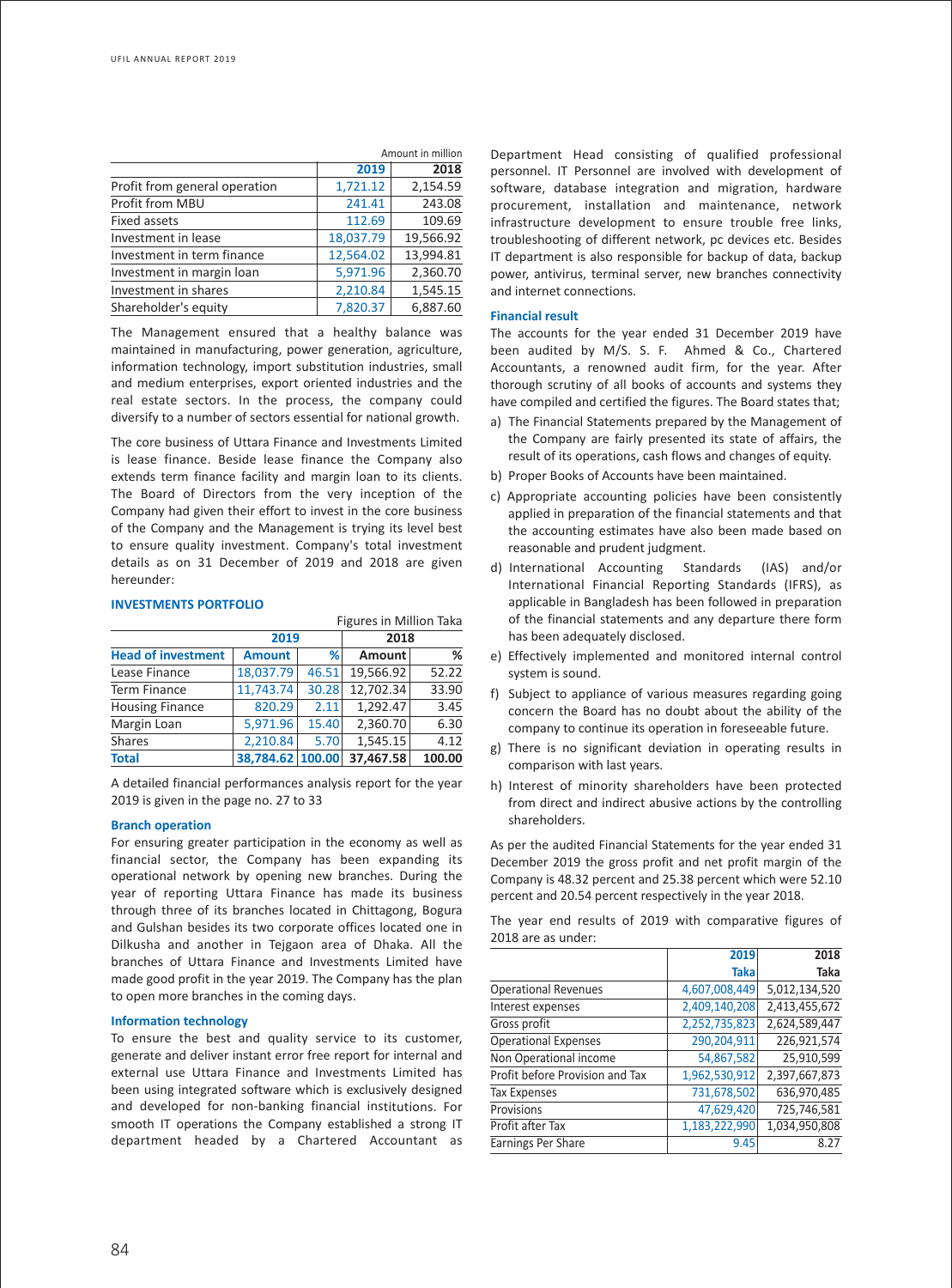As per clause no. 1(5)(xxvi) of Notification no. SEC/CMRRCD/2006-158/207/Admin/80 dated 03 June 2018 a certificate jointly signed by CEO and CFO are given in the page no. 136

#### **Extraordinary activities and their implications**

During the year of reporting there was no extraordinary gain or loss in the reported profit.

# **Significant deviation of operating results'**

As per the audited financial statements for the year ended 31 December 2019 net profit earned is BDT 1,183.22 million which was BDT 1,034.10 million in the year 2018 means there are no significant deviation in profit earning of 2019 and 2018. Taking into consideration the classification status of clients, diminution in the value of investment and equity position of Margin Loan, substantial provision have been made by the Company for classified loan, leases and other investments. Provision charged BDT 47.63 million in 2019 which was BDT 725.46 million in 2018.

# **Quarterly Financial performances and Annual Financial Statements**

In the year 2019 the amount of net profit earned is BDT 1,183.22 million whereas profit earned BDT 380.26 million in first quarter (Q1), BDT 757.40 million at half year end and BDT 1,043.18 million at end of third quarter (Q3) which was BDT 285.14 million, BDT 727.36 million and BDT 1,006.73 million respectively in the year 2018. There is no significant deviation occurred between quarterly financial performances and Annual Financial Statements.

This profit mainly derived from the core business of the company.

#### **Related party transaction**

In terms of Bangladesh Accounting Standard - 24 namely "Related party disclosures" the Company discloses the transactions in notes to the financial statements under the head "Related party transactions" mentioning the basis of finding out related parties and their transactions. Descriptions of transactions as recorded by the Company related with its Directors are given in the note 41 to the financial statements.

#### **Proposed appropriation of profit**

The members of the Board of Directors of Uttara Finance had threadbare discussion on the dividend to be distributed and agreed to declare 15% cash dividend and 5% stock dividend to the Shareholders of the Company.

Current year's net profit is now recommended to be appropriated as under:

|                                  | 2019        | 2018        |
|----------------------------------|-------------|-------------|
| <b>Description</b>               | <b>Taka</b> | <b>Taka</b> |
| <b>Statutory Reserve</b>         |             |             |
| @ 20% of net profit              |             |             |
| Cash Dividend @ 15% (2018 @ 20%) | 187,830,720 | 250,440,960 |
| Stock Dividend @ 5%              | 62,610,240  |             |
| <b>General Reserve</b>           | 500,000,000 | 150,000,000 |
| Dividend equalization fund       | 200,000,000 | 100,000,000 |
| Retained Earnings for the year   | 232,782,030 | 534,509,848 |

#### **Dividend**

The Company has a strong dividend policy. The Company has been paying substantial dividend in the last few years. The details of dividend payment amount, payout ratio are given in historical database in the page no. 25. During the year 2019 no bonus share or stock dividend has been declared as interim dividend

# **Plan for utilization of undistributed profits**

At the end of the year 2019 the amount of undistributed profit of the Company is BDT 4,225.12 million which was BDT 3,302.47 million at the end of 2018 maintained in the name of general reserve, dividend equalization fund and retained earnings excluding the statutory reserve BDT 1,554.49 million. This strong base of equity enables the company to show healthy NAV and has been helping the Company to carry out its regular business operation. This undistributed profit already had been invested through disbursement against lending for profit maximization. In the coming years, if needed, this fund is to be distributed to the Shareholders in the form of Dividend and/or to meet contingencies in future as authorized under Article 100 of the Schedule I of the Companies Act 1994. Additionally with this retention, a reasonable debt equity ratio is maintained for having the borrowing power.

#### **Key operating and financial data**

Key operating and financial data for last five years is given in the page no. 25 under the head historical database.

# **Utilization of amount received from public issue, right issue etc.**

In the year 2018 & 2019 the Company has not collected any fund through public issue or right issue or repeat public offering or direct listing or through any other instrument except issuing of term deposit receipts.

#### **Subsidiary Company**

A subsidiary company name & Style 'Uttara Finance Capital Management Limited' incorporated in the year 2010 to operate Merchant Banking activities separately. The licence of Merchant Banking units of Uttara Finance and Investments Limited transferred to newly formed subsidiary in the month of April 2019 and thereafter in the month of August 2019 the commercial operation of subsidiary company been started. The financial statements of subsidiary company and auditors report thereon are enclosed in this annual report on page no. 218 to 232

# **Payment of tax**

Uttara Finance and Investments Limited deposits taxes regularly to the National Exchequer by way of collection of income taxes and VAT at sources from various payments and also deposits income taxes of the Company's income. During the year of reporting the company directly contributed to the national economy by way of payment to the government exchequer BDT 821.28 million as income tax, BDT 180.46 million as against tax deduction at source and value added tax & Excise duty BDT 12.45 million in the year 2019 which was BDT 501.04 million, BDT 121.11 million and BDT 4.29 million respectively in the year 2018.

## **Directors**

The Board of Directors of the Company consists of 8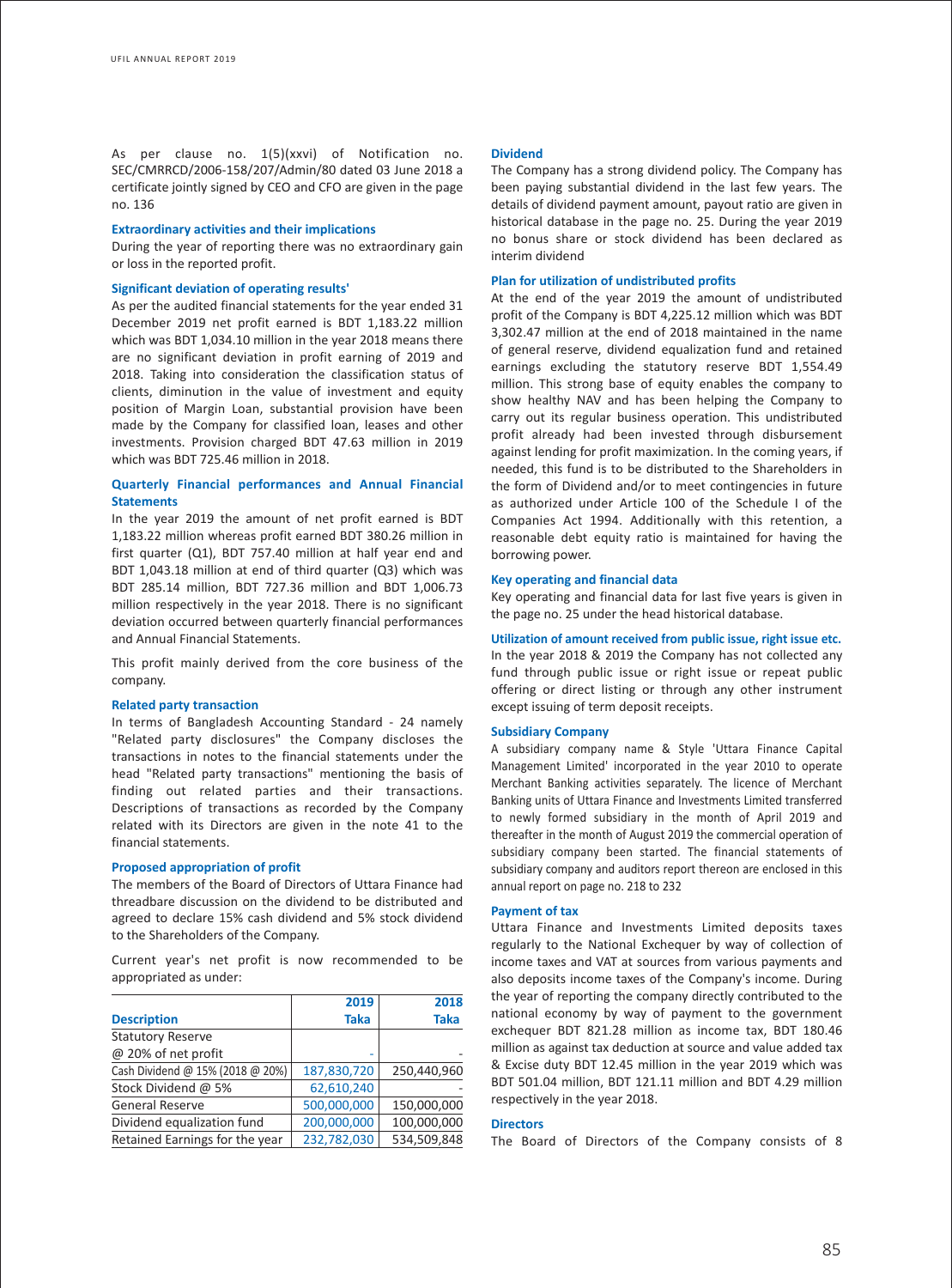Members excluding two Independent Directors. As per Article 62 of the Company one-third of the total number of Directors is to retire by rotation every year. Accordingly, three Directors namely Mr. NG Chin Keong, Mr. Mehdadur Rahman and Mr. Kazi Imdad Hossain retired from their office and being eligible Mr. Mehdadur Rahman and Mr. Kazi Imdad Hossain offered themselves for re-election and the Board recommended for the same. A brief profile of all Directors including the above said two Independent Directors are given in the page no. 45 to 51

# **Directors' attendance in the Board of Directors meetings**

During the year 2019 the Board of Directors met 6 times including one adjourned meeting and one special meeting. Most of the Directors were present in all the meetings. During the year 2019 average presence of the Board Members was 80.33 percent. The Company Secretary, Chief Financial Officer and Head of Internal Audit and Compliance were also present in all the meetings. Attendance detail of each Director is appended below:

| SI. |                              | No. of                   |                |                 |
|-----|------------------------------|--------------------------|----------------|-----------------|
| No. | <b>Name of Directors</b>     | <b>Position in</b>       | <b>Total</b>   | <b>Meetings</b> |
|     |                              | the Board                | <b>Meeting</b> | <b>Attended</b> |
| 01  | Mr. Rashidul Hasan           |                          |                |                 |
|     | (Nominee Director)           | Chairman                 | 6              | 5               |
| 02  | Mr. Matiur Rahman            |                          |                |                 |
|     | (Nominee Director)           | Vice Chairman            | 6              | 5               |
| 03  | Mr. Mujibur Rahman           |                          |                |                 |
|     | (Nominee Director)           | Director                 | 6              | 6               |
| 04  | Mr. Mehdadur Rahman          | Director                 | 6              | $\overline{2}$  |
| 05  | Mr. Kazi Imdad Hossain       |                          |                |                 |
|     | (Nominee Director)           | Director                 | 6              | 5               |
| 06  | Ms. Zakia Rahman             | Director                 | 6              | 5               |
| 07  | Ms. Tahmina Rahman (Tina)    | Director                 | 6              | 3               |
| 08  | Mr. Nayeemur Rahman          | Director                 | 6              | 5               |
|     | (Nominee Director)           |                          |                |                 |
| 09  | Mr. Md. Showkat Hossain, FCA | Independent Director     | 2              | 2               |
| 10  | Mr. A. T. K. M. Ismail       | Independent Director     | $\overline{2}$ | $\overline{2}$  |
| 11  | A. S. Jahir Muhammad         | Independent Director     | 3              | 3               |
| 12  | Mr. S. M. Shamsul Arefin     | <b>Managing Director</b> | 6              | 6               |

#### **Directors' remuneration**

As per DFIM circular letter no. 13 dated 30 November 2015 from December 2015 the Company has been paying @ BDT 8,000 to the non-executive Directors for attending each Board of Directors meeting and Executive Committees meeting. During the year of reporting a sum of BDT 584,000 was paid to the Directors for their attendance in the meetings which was BDT 696,000 in 2018. Other than fees for attending the Board meetings and Executive Committee meetings, the Directors including the Independent Directors are not entitled to any other remuneration. Details of directors' emoluments paid during the year are given in notes 30a to the financial statements.

| SI.             | <b>No. Name of Directors</b>             | No. of<br><b>Position in</b><br>the Board | Fee for<br><b>Board</b><br><b>Meetings</b> | <b>Meetings</b> | Fee for EC   Fee for AC<br><b>Meeting</b> |
|-----------------|------------------------------------------|-------------------------------------------|--------------------------------------------|-----------------|-------------------------------------------|
| 01              | Mr. Rashidul Hasan<br>(Nominee Director) | Chairman                                  | 40,000                                     |                 |                                           |
| $\overline{02}$ | Mr. Matiur Rahman<br>(Nominee Director)  | Vice Chairman                             | 40,000                                     |                 |                                           |
| 03              | Mr. Mujibur Rahman<br>(Nominee Director) | Director                                  | 48,000                                     | 32,000          | 24,000                                    |

| SI. |                                              | No. of                      |                 |                        |                |
|-----|----------------------------------------------|-----------------------------|-----------------|------------------------|----------------|
|     | <b>No.   Name of Directors</b>               | <b>Position in</b>          | Fee for         | Fee for EC  Fee for AC |                |
|     |                                              | the Board                   | <b>Board</b>    | <b>Meetings</b>        | <b>Meeting</b> |
|     |                                              |                             | <b>Meetings</b> |                        |                |
| 04  | Mr. Mehdadur Rahman                          | Director                    | 24,000          | 8,000                  |                |
| 05  | Mr. Kazi Imdad Hossain<br>(Nominee Director) | Director                    | 40,000          | 40,000                 | 24,000         |
| 06  | Ms. Zakia Rahman                             | Director                    | 40,000          |                        |                |
| 07  | Ms. Tahmina Rahman (Tina)                    | Director                    | 24,000          | 16,000                 |                |
| 08  | Mr. Nayeemur Rahman<br>(Nominee Director)    | Director                    | 40,000          | 24,000                 | 16,000         |
| 09  | Mr. Md. Showkat Hossain, FCA                 | Independent Director        | 16,000          |                        |                |
| 10  | Mr. A. T. K. M. Ismail                       | Independent Director        | 16,000          | 8,000                  |                |
| 11. | Mr. Kazi Masihur Rahman                      | <b>Independent Director</b> | 16,000          |                        |                |
|     | 12.   Mr. A. S. Jahir Muhammad               | <b>Independent Director</b> | 24,000          |                        | 24,000         |
|     |                                              |                             | 368,000         | 128,000                | 88,000         |

### **Pattern of shareholdings**

As on December 31, 2019 the paid-up Capital of Uttara Finance and Investments Limited is BDT 1,252,204,800 and the Authorized Capital is BDT 5,000,000,000 where the nominal value per share is BDT 10 each. As per Clause 1(5)(xxiii) of SEC Notification No. SEC/CMRRCD/2006- 158/207/Admin/80 dated 03 June 2018 pattern of Shareholdings of Subsidiaries, Associated Companies, other Related parties, Directors, CEO, Executives, Head of Internal Audit and Compliance, Company Secretary & CFO including their spouses and minor children, other top five employee and Shareholders having 10 percent or more voting interest are given below. Details of shareholdings at end of 2019 are given in the note no. 13 of the financial statements.

| <b>Name of Shareholders</b>       | <b>Status of</b><br><b>Shareholder</b> | No. of<br><b>Shareholding</b> |
|-----------------------------------|----------------------------------------|-------------------------------|
| <b>Uttara Motors Limited</b>      | Sponsor                                | 6,392,667                     |
| <b>Uttara Automobiles Limited</b> | Sponsor                                | 9,786,799                     |
| <b>Uttara Apparels Limited</b>    | Sponsor                                | 10,956,792                    |
| Uttara Motor Corporation Ltd.     | Director                               | 6,268,123                     |
| Uttara Automobiles Mang. Ltd.     | Director                               | 14,709,135                    |
| Mr. Rashidul Hasan                | Chairman                               | 258,370                       |
| Mr. Matiur Rahman                 | Nominee Director                       | 3,316,146                     |
| Mr. Mujibur Rahman                | Nominee Director                       | 313,044                       |
| Mr. Mehdadur Rahman               | Sponsor                                | 2,507,115                     |
| Mr. Kazi Imdad Hossain            | Nominee Director                       | 135,894                       |
| Ms. Zakia Rahman                  | Sponsor                                | 3,316,146                     |
| Ms. Tahmina Rahman (Tina)         | Sponsor                                | 2,507,115                     |
| Mr. NG Chin Keong                 | Sponsor                                | 9,782,850                     |
| Mr. Nayeemur Rahman               | Nominee Director                       | 375,659                       |
| Mr. Kazi Masihur Rahman           | <b>Independent Director</b>            |                               |
| Mr. A. S. Jahir Muhammad          | Independent Director                   |                               |
| Mr. S. M. Shamsul Arefin          | <b>CEO</b>                             |                               |
| Mr. Md. Jakir Hossain, FCA        | DMD & CS                               | 682                           |
| Mr. Mustafa Meer Khaled Omar      | <b>EVP</b>                             |                               |
| Ms. Moon Rani Das, FCA            | <b>SVP</b>                             |                               |
|                                   | VP                                     |                               |
| Mr. Mainuddin                     | VP                                     |                               |
| Mr. Chowdhury Fazla Anwar         | VP                                     |                               |
| Mr. Kazi Arifuzzaman              | VP                                     | 413                           |
| Mr. Md. Baqui Billah              | $\overline{VP}$                        |                               |
| Mr. Mohammad Ibrahim              | VP                                     |                               |
| Mr. Mohammad Nejam Uddain         | <b>VP</b>                              |                               |
|                                   |                                        | Mr. Md. Mesbah Uddin Mahmud   |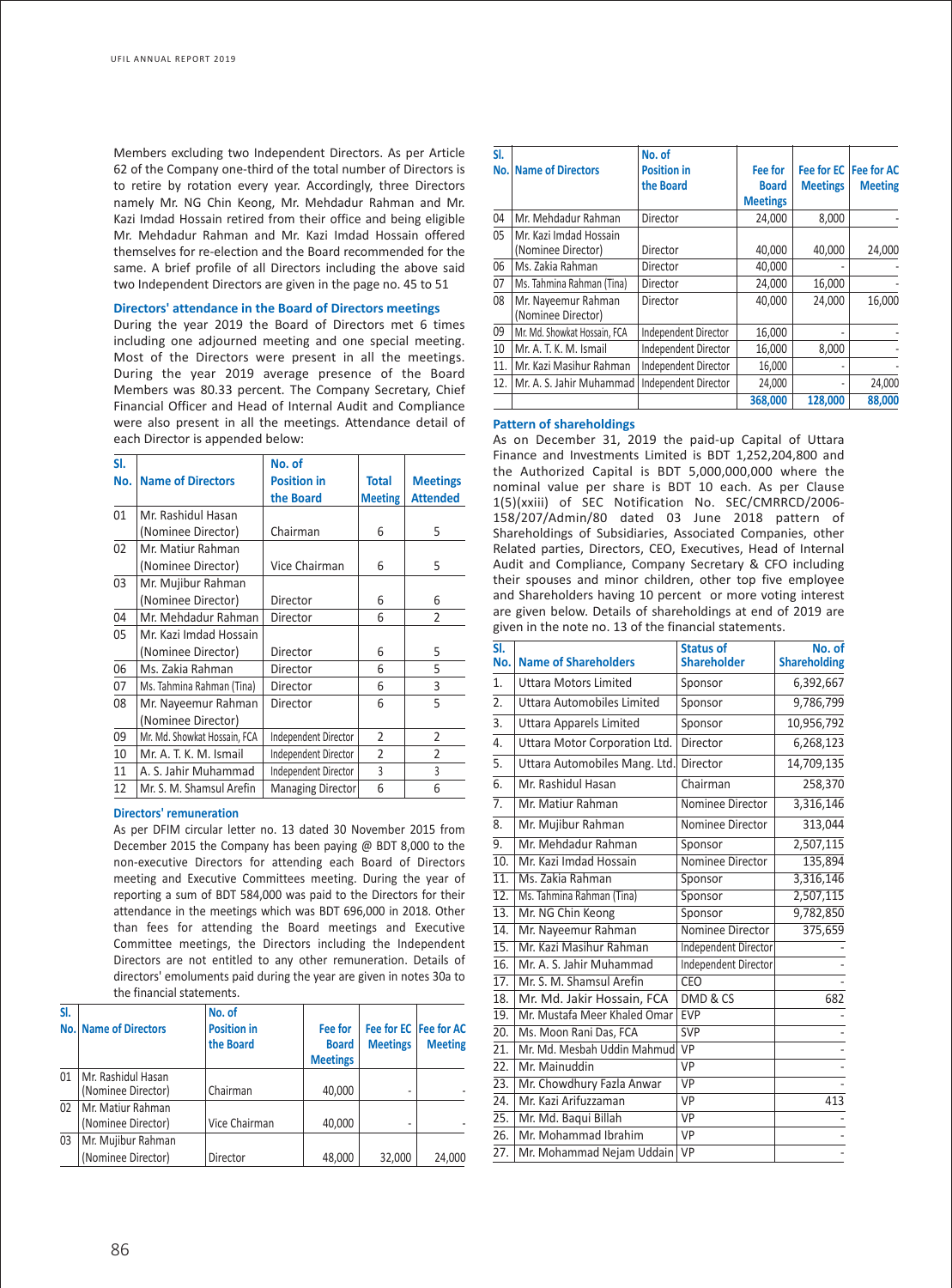## **Independent Directors**

As per Notification no. SEC/CMRRCD/2006- 158/207/Admin/80 dated 03 June 2018 of Bangladesh Securities and Exchange Commission 2 (two) independent directors are required to be appointed against of 8 (eight) shareholding directors of the company and the appointment of Independent Director should be approved by the Shareholders in the Annual General Meeting.

In compliance of the Notification SEC/CMRRCD/2006- 158/207/Admin/80 dated 03 June 2018 2 (two) new Independent Directors namely Mr. A. S. Jahir Muhammad and Ms. Maya Rani Roy have been appointed by the Board of Directors for a period of 3 (three) years and as per section 1(2)(c) of the same to be placed before the Shareholders in the 25th Annual General Meeting for kind approval.

# **Auditors**

M/S S. F. Ahmed & Co., Chartered Accountants one of the leading Chartered Accountants firms in Bangladesh has carried out the audit of the Company for the year 2018 and has completed second year of audit of their term very creditably. The Financial Institutions Act, 1993 stipulated that an auditor of a Financial Institution cannot be appointed for more than three consecutive years. In compliance with the same M/S S. F. Ahmed & Co., Chartered Accountants being eligible expressed their willingness for audit for the next term.

The Board of Directors considering the willingness of M/S S. F. Ahmed & Co., Chartered Accountants and proposal of Board Audit Committee recommended for appointment of M/S S. F. Ahmed & Co., Chartered Accountants and an audit firm of repute to be the Auditor for the year 2020 to hold office from the conclusion of the 25th Annual General Meeting until the conclusion of the next 26th Annual General Meeting of Uttara Finance and Investments Limited.

## **Risks and concerns**

Risk is integral part of business and therefore risk management is important for making business successful. To ensure sustainable growth, execute the business plan, uphold the reputation the identification, evaluation and management of risk is very vital in business community.

To establish potential risk management system different committees have been formed where Company's senior management are members. All the committee work together but independently to mitigate different risks. All teams regularly reviews risk related issues, find out risk factors and recommend for necessary steps. Considering different rules, regulations, guidelines and recommendations of different committees, the company takes appropriate measures to minimize the risk.

Details about risk management policies and practices are discussed in the 'Statement of risk management report' on page no. 62 to 69

## **Internal control**

Internal controls are integral part of sound management. Reviewing the effectiveness of internal control is an essential part of the Board's responsibilities while management is accountable to the Board for developing, operating and monitoring the system of internal control and for providing assurance to the Board that it has done so. The Board of Directors of Uttara Finance and Investments Limited have delegated the review work to the Executive Committee, Audit Committee and other appropriate Committees of the Company. System of internal control and implementation thereof throughout the company has been delegated by the Board to the Management and to the department of ICC. However, the guidance asserts that the Board cannot rely solely on such an embedded process, but should regularly receive and review reports on internal control from the management.

All internal control systems have some limitations. Further, because of changes in conditions, situations etc. effectiveness may vary over time. Managing Director, Chief Financial Officer and Chief of Internal Control & Compliance of Uttara Finance and Investments Limited are responsible for evaluation of the effectiveness of Internal Control system of the company. This control assists the Board to meet its responsibilities for the integrity and accuracy of the company's accounting records from which financial statements are prepared after complying with required laws and standards. The Board of Directors is satisfied with the effectiveness of the system of the internal control for the year under review.

A separate report on Internal Control has been set out on page 115 to 120.

#### **Going concern**

Going Concern is an assumption that a company will not go out of business and liquidate its assets and therefore, the company must be able to generate and/or raise enough resources to stay operational. For preparing financial statements going concern assumption is taken into consideration. Bangladesh Accounting Standards require Directors of Companies' to consider whether there are material uncertainties that would lead to significant doubt about a company's ability to continue business for a foreseeable period. Companies have to make adequate disclosures about the going concern and financial statements also have to be prepared on going concern basis.

The Directors of Uttara Finance and Investments Limited have considered the future profitability, cash flows, quality of asset & liability, current ratio, renewal and repayment of debt, nature of borrowing, creditors repayment credibility, investment portfolio, equity, employees turnover etc. in making their assessment and after due assessment, the Directors are satisfied that the Company has adequate resources to continue its operation for the foreseeable future.

A separate report on going concern has been set out on page 121 to 123.

#### **Status of corporate governance**

Status of compliance of corporate governance as per clause 1(5)(xxvii) of Notification No. SEC/CMRRCD/2006-158/ 207/Admin/80 dated 03 June 2018 of Bangladesh Securities and Exchange Commission and DFIM Circular No. 07 dated